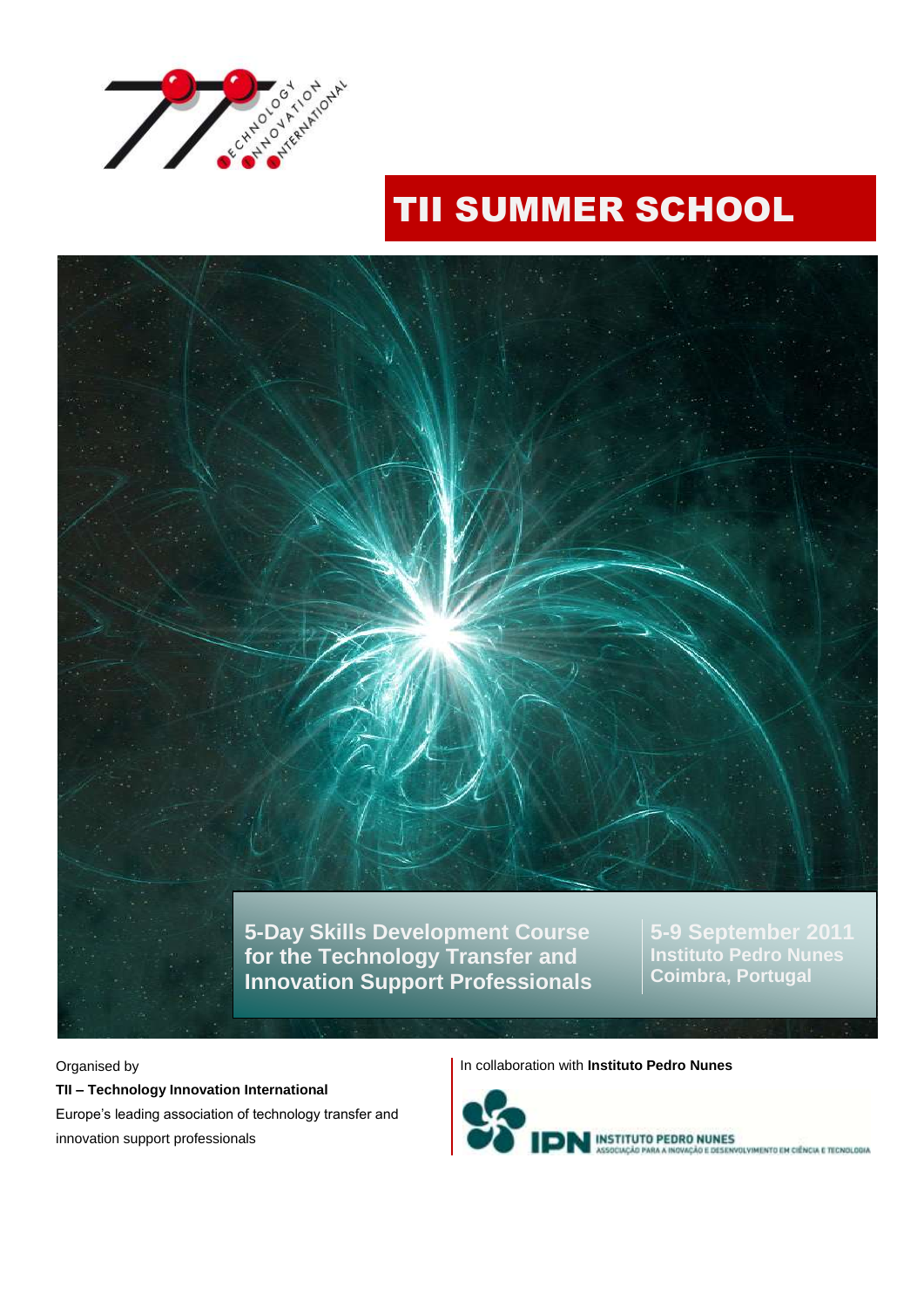











# **PROGRAMME** DAY 1 – MONDAY 5 SEPTEMBER 2011, 9.30 – 16.30

# Creativity and Innovation: An Introduction to Creative Problem-Solving Techniques (CPS)

### OBJECTIVE AND BACKGROUND

All innovations begin as creative solutions, but not all creative solutions become innovations. Creative problem-solving techniques are widely recognised as an essential first stage in helping a company to gain acceptance of the opportunities offered by a new technology, innovation or business proposition. Without consensus among all the players involved on the need for and suitability of the new technology/innovation or business opportunity, the technology transfer or innovative solution may never be successfully or fully implemented.

This one-day workshop aims to give participants an insight into some of the different CPS techniques that can be used to deliver value-added solutions to clients of technology transfer or innovation-support organisations.

#### CONTENT

- Introduction to classical CPS approaches
- The creative person
- Acceptance finding as a major element
- Current use of CPS

Participants will be invited to participate in creativity exercises and group work.

#### **TRAINER**

The workshop is run by **Han van der Meer**, one of the Netherlands" foremost creativity experts and a disciple of the CPS school developed in the USA by the Buffalo University New York. He is director of a successful innovation consultancy, Van der Meer & van Tilburg, which he founded over 25 years ago with a student associate, and has as many years experience conducting CPS sessions with industrial clients throughout the country. In 2007, Han was appointed professor of knowledge-intensive entrepreneurship at the Saxion University in the Netherlands.

# DAY 2 – TUESDAY 6 SEPTEMBER 2011, 9.30 – 16.30

## Coaching SMEs for Collaborative Business Innovation **Projects**

### OBJECTIVE AND BACKGROUND

Nowadays the need for business innovation is a key challenge for SMEs. Being adaptive to opportunities in the short-term, as well as developing knowledge and competence resources in the long-term are major assets. Strategic partnering lies at the very heart of this challenge – a task that few SMEs are sufficiently equipped to master alone. smE-MPOWER (resulting from a former EU-funded project) provides a solution to realistically empower SMEs in the long-term to develop successful innovation ventures. It provides a conceptual framework designed for coaches to guide SMEs through a structured process, starting from the business innovation idea to strategic collaboration and finally to commercialisation. The smE-MPOWER toolkit, consisting of concepts, guidelines and simple decision support tools, enables the coach to assist the SME at each step of the process. The vision is to see SMEs take control of their own business innovation agenda rather than enter into yet another science-driven project which all too often ends in disappointing results for them.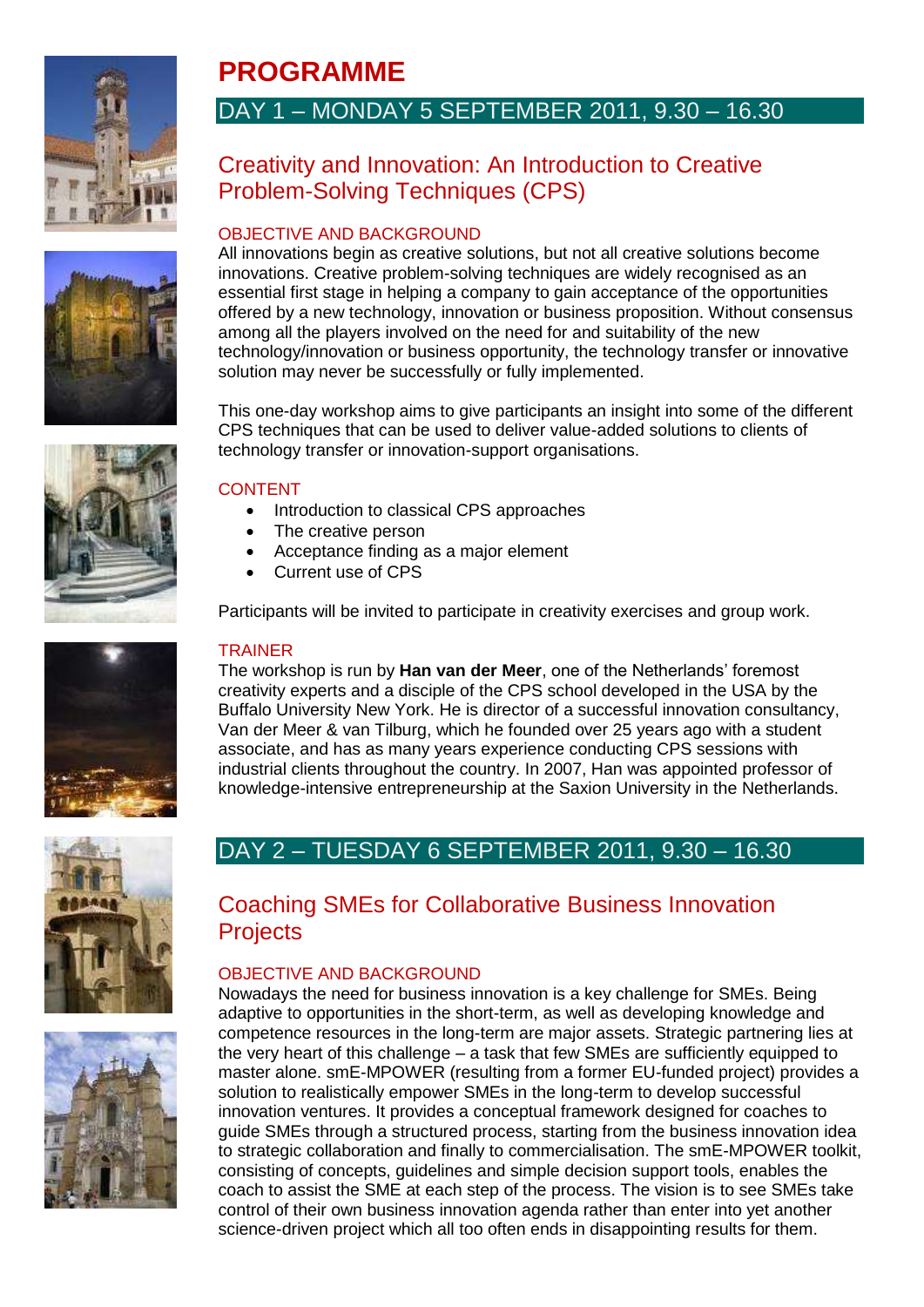











#### CONTENT

- Discussing the challenge of supporting business innovation based on the participants" contexts and own coaching cases
	- How to support the definition of business innovation priorities?
- How to support the development of strategic business partnerships and collaborative consortia?
- How to design complex projects while taking care of Intellectual Property Rights, risks, budget and project organisation?
- Learning on the job: an on-going skills development scheme for "cooperation coaches"

The workshop consists of short presentations, alternating with case-based exercises in small groups using core smE-MPOWER tools. Participants will receive a USB stick with the discussed support tools.

#### TRAINER

**Andreas Wolf** has a background in humanities and works closely with the Fraunhofer IFF in Magdeburg, Germany. He is active in international research management focused on regional innovation strategies and has developed and coordinated several EU-funded projects for research organisations and consultancies. He has specialised in coaching for organisational and personnel development, is a certified project manager (IPMA) and is skilled in group facilitation and management training. His special interest is in leadership of adaptive networks which he applies as a network coordinator of the smE-MPOWER community, a learning community of SME cooperation coaches (www-sme-mpower.eu). Andreas is also head of the international cooperation business unit of the specialised consultancy A&P solutions GmbH (www.ap-solutions.eu).

# DAY 3 – WEDNESDAY 7 SEPTEMBER 2011, 9.30 - 16.30

# Interactive Ideation for Problem-Solving and Business **Development**

### OBJECTIVE AND BACKGROUND

In times of accelerating change, products, services, processes and business models are constantly being modified or re-invented. Long-standing paradigms are crumbling, and creative entrepreneurs are looking for survival strategies, new opportunities and new ways to boost profits or cut costs. The search for new ideas and concepts has become a priority, and there is not much time to lose: dreamy, farfetched brainstorming sessions are no longer welcome at this time, and agile organizations must call on the creative minds of all those working in and around the firm and even in the entire value chain. Ideation workshops can be a good start for new business development, if we can involve all available resources in a resultoriented way.

The objective of this workshop is to learn by doing: participants will be introduced by way of a game to some tools and techniques, and will take home a "memory jogger" with inspiration to run ideation workshops in their own environment.

### CONTENT

- Solving problems: 'closed' and 'open' problems
- Some insights into the world of "Substances, Fields and Functionalities"
- Practical exercises in small teams finding new ideas and concepts for sample problems from daily life (using the ANTRI3 (TM) board game)
- Discovery and use of accessible "Resources" nearby
- Using well-known Trends and Inventive Principles
- Practice of presenting an idea or a concept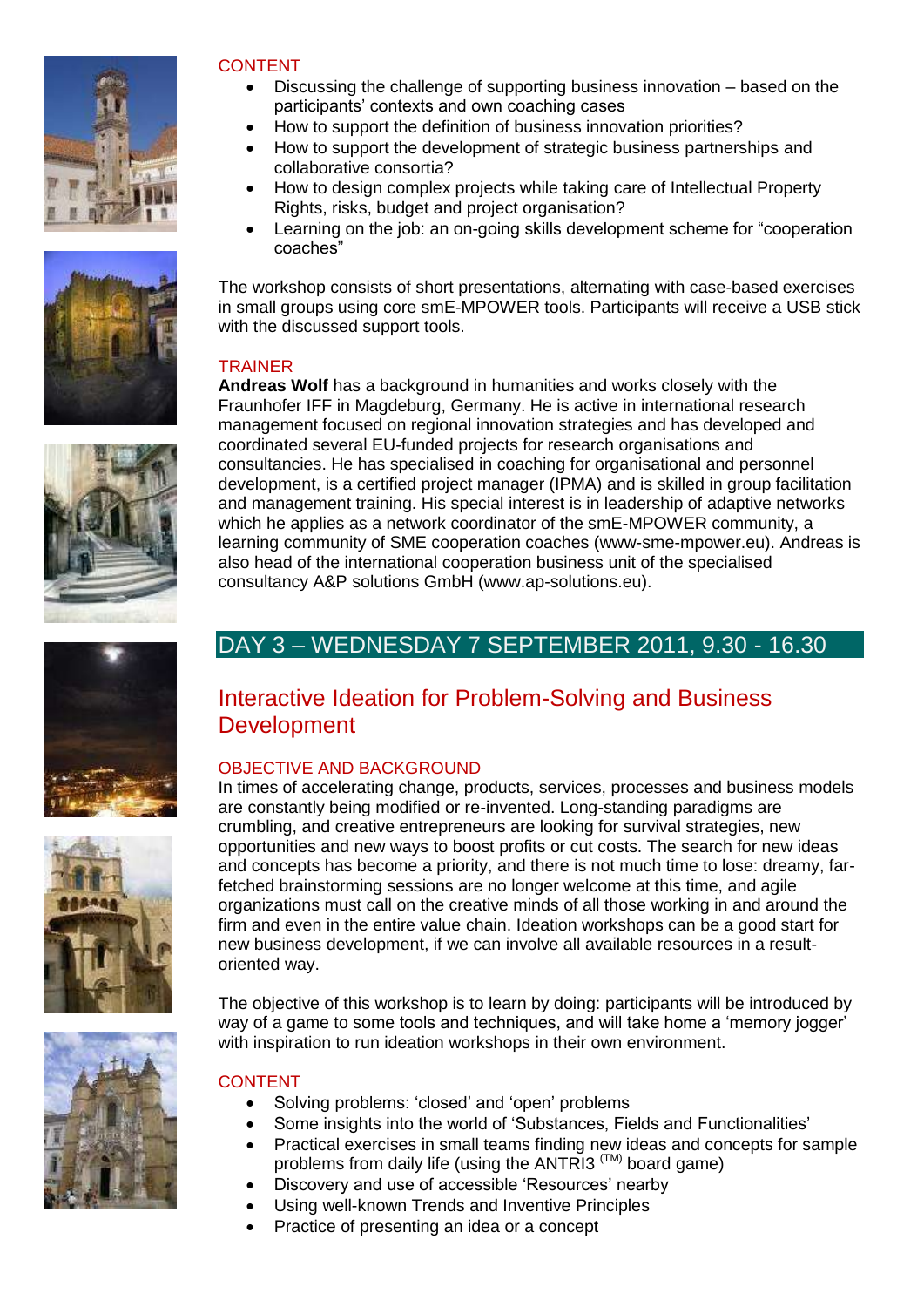











Ways of evaluating preliminary ideas and concepts

The workshop consists of a mixture of creative thinking, board gaming, fun, short presentations and knowledge sharing.

#### TRAINER

Over the years **Guido Giebens** has worked successively in industry, as a TQM consultant and a university knowledge transfer and incubator manager. Guido is currently running his own consultant company ANTRIM, embedded in a virtual framework [\(www.viisiteam.com\)](file:///C:/Users/PASCAL/AppData/Local/Microsoft/Windows/Temporary%20Internet%20Files/Low/Content.IE5/AppData/Local/Microsoft/Windows/Temporary%20Internet%20Files/Content.Outlook/2005%20Summer%20School/2006%20Summer%20School/www.viisiteam.com). His main area of interest is advising clients on innovative problem solving and process improvement. He is also a part-time lecturer at the Design Sciences Department of the Artesis University College in Antwerp. During his career he has worked with people from many countries and backgrounds and has built up experience of dealing with the challenges of new product development in different industries.

## DAY 4 – THURSDAY 8 SEPTEMBER 2011, 9.30 – 16.30

# Making the Business Case for Technology Opportunities (Practical Bridge-Building between Science and Business)

#### OBJECTIVE AND BACKGROUND

Technology transfer professionals tend to be caught in a dilemma: they know little of the science/technology they wish to sell/transfer nor of the industries which work with it. Yet they have to bridge this gap to be successful. In order to succeed in the market, technology opportunities must be (made) interesting to people who speak "market language", i.e. create the good "business case".

Participants will learn how to create a business case for a technology opportunity and gain insights into useful methods to do so. After the training, participants will be able to build "value chains" and draw "value innovation charts" to ask the right questions and use JBEngine and other tools to get the answers. The course will be based on exercises and discussions centered around real cases.

#### CONTENT

- Guidelines for making the business case for science/technology
- How to build a value chain and a value chart
- How to use JBEngine and other tools
- Case studies, exercises and discussions

Participants are invited to bring their laptops in order to experiment in real time with the web-based search tools. The classroom is equipped with wireless internet access.

#### **TRAINER**

The workshop is facilitated by **Ernst Max Nielsen**, Managing Director of MaxInno (DK), a technology transfer and investment organisation, which facilitates the exploitation of new technology worldwide. Max has extensive experience linking industrial demand for new technology with technological offers from universities as well as with transferring university IP to industry. He has developed his "Where's The Beef?" methodology and created a new workshop concept together with Jacob Bar, the developer of the JBEngine (beefCAMPus.com).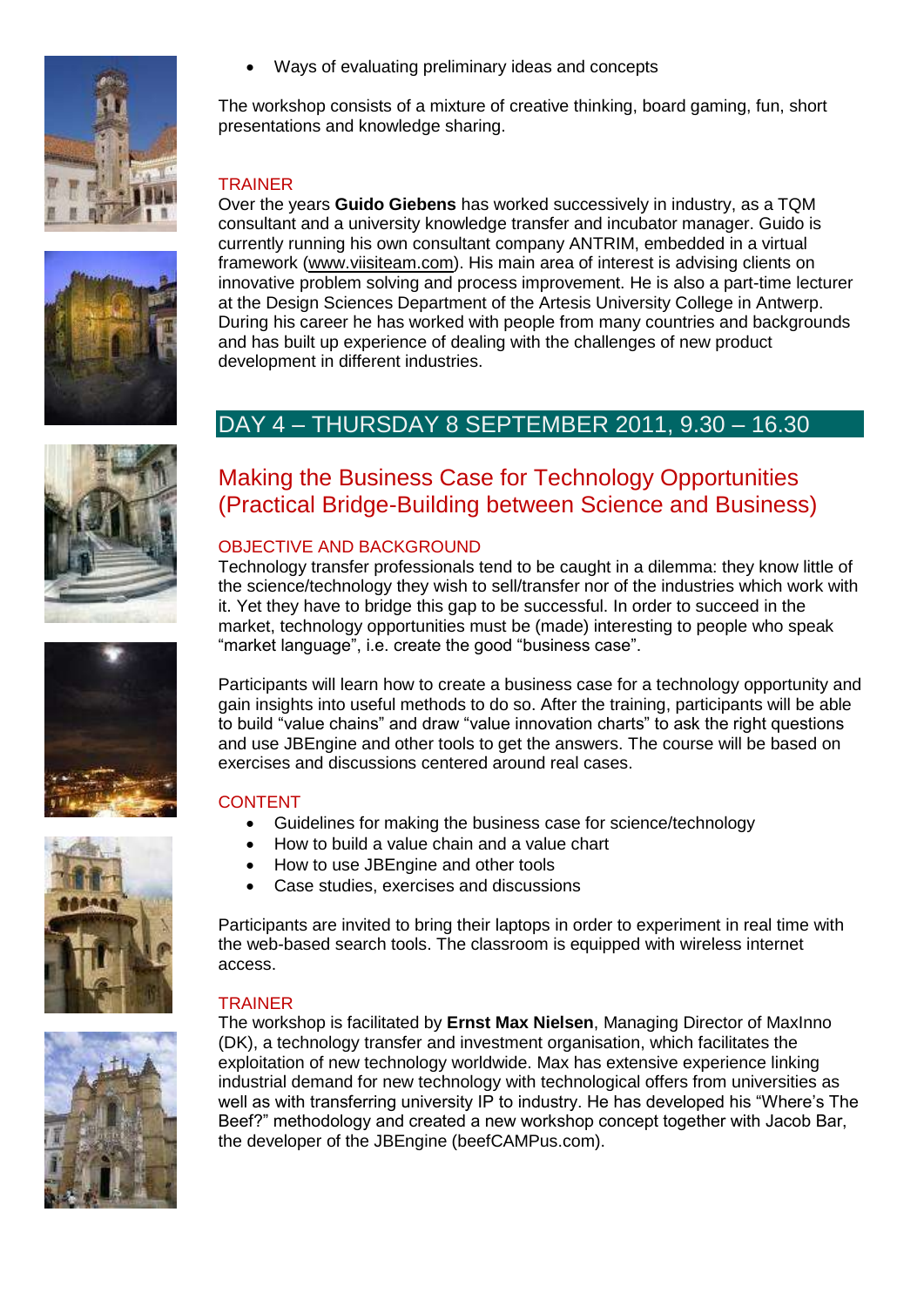











# DAY 5 – FRIDAY 9 SEPTEMBER 2011, 9.30 – 16.30

# Negotiation Skills and the Art of Reaching Agreement

#### OBJECTIVE AND BACKGROUND

This workshop will focus on negotiation as a creative process during which new possibilities and new perspectives are created. Different negotiating types and styles will be discovered and compared, thus compiling for participants a complete negotiator"s toolbox. It will highlight a communicative approach to the negotiation process as an important skill for innovation support and technology transfer professionals who have to seek consensus among people from different backgrounds, with often differing points of view and diverging interests.

The assembled skills will be put into practice through the negotiation of a license agreement (The Licensing Game). The purpose of this exercise is not just to gain an insight into the content of a licensing agreement, but also to learn how to negotiate terms and handle different personalities and negotiating styles. Participants will be introduced to 12 different techniques or tricks (the Dirty Dozen), and will learn how to create the best conditions for negotiating as an art to reach agreement.

#### **CONTENT**

- How to distinguish between negotiating and trading
- Become acquainted with different negotiating typologies and styles
- How to understand others" interests to obtain a win-win outcome
- How to use negotiation as a creative process for innovative solutions
- To be a good negotiator you have to be a good innovator
- Case study "The Licensing Game"
- The Dirty Dozen 12 "dirty tricks" which you can use or be exposed to in negotiation
- How to carry out the ideal negotiation

The workshop presents a mixture of theory and practical case work, in a dynamic and animated atmosphere. Participants will receive a copy of the trainer"s book "Creative Negotiation Technique".

#### TRAINER

**Henning Sejer Jakobsen** of the Danish Technological Institute in Aarhus, holds a Masters in industrial engineering and a degree in engineering and business administration (EBA) with a specialisation in innovation. Over the past 15 years he has worked with inventors and entrepreneurs helping them to commercialise their inventions and business ideas. Henning also works closely with scientists and a number of major Danish and European companies which are in the process of initiating and implementing radical innovations. Besides teaching innovation, creativity, negotiation and change management at the Business School in Aarhus, at Aalborg University and at the Danish Technological Institute, Henning works as a consultant and facilitator. He is the author of a number of books, including "The Business Plan for the technological pioneer company" (Danish 2001), "Creative Negotiation Technique" (Danish 2002, English 2004, Lithuanian 2006), "Idea Development with Creative Innovation" (Danish 2003, Lithuanian 2008) and "Negotiation – the art of reaching agreement" (English 2009).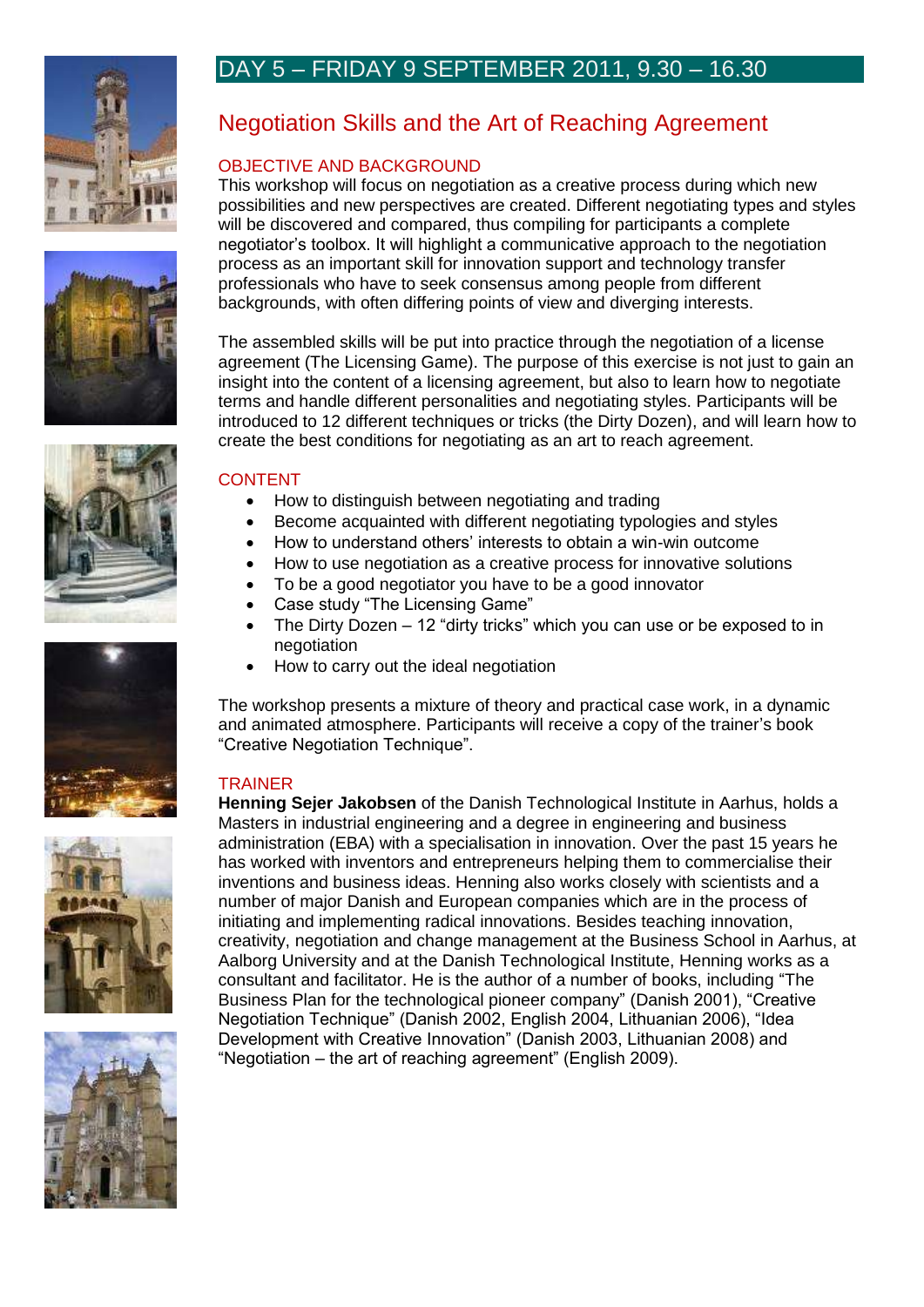











# **PRACTICAL DETAILS**

#### INTRODUCTION

The summer school is TII"s major activity in the field of training and is held each year in the first half of September. Its distinctive feature is that it offers training by practitioners for practitioners, with the aim of providing ready-to-use, practical methodologies which can be applied immediately in the TT and innovation support intermediary"s everyday work assignments. Another unique characteristic of the summer school programme is its delivery by an international team of trainers, who have amassed many years of experience in their specialised field, and, in doing so, have gained an undisputed reputation among peers. Each of the five stand-alone sessions incorporates a mix of theory, practical exercises and case studies, taught in a relaxed, informal, multi-cultural training environment.

#### TII IN BRIEF

TII is the longest-standing and broadest-based independent association representing the technology transfer and innovation-support professions in Europe. It has some 200 members in 40 countries who come from both the private and public sectors and are active in R&D exploitation, business incubation, IP negotiation, technology brokerage and licensing, prototype and new product development, technology audits and innovation management, company spin-off and start-up support, as well as innovation policy advice and development. The association provides its members with services in four main areas: professional development and training, information and networking, good practice exchange and project/business development. More information may be found on the TII website at [www.tii.org](http://www.tii.org/)

### WHO SHOULD ATTEND?

The summer school has been developed with the continuous professional development needs of TT and innovation support intermediaries in mind. The training is suitable both for newcomers to the profession and for professionals who wish to acquire new skills. Participants may register for the complete course or choose any combination of sessions. The opportunities for international networking are an additional intangible benefit. Organisations which have sent delegates to the summer school in previous years include:

- Innovation and technology consultancies
- EEN hosting organisations
- Technology and knowledge transfer offices and business development units of universities and research centres
- SME support organisations, both regional and national
- New product/process development units of companies
- Technology/licensing brokerages
- Business incubation support structures, science parks and innovation centres
- R&D departments of companies and research centres

#### LANGUAGE

The course is delivered in English. A good working knowledge of English is therefore required in order to draw maximum benefit from the tuition and group exercises.

### DATE AND VENUE

The 2011 summer school will be held from Monday 5 September, starting at 9.30, through to Friday 9 September, ending at 16.30. It is hosted by TII member Instituto Pedro Nunes.

#### **TRAVEL**

Participants have the choice of flying to either Lisbon or Porto international airport, although Coimbra is closer to Porto (120 km to the south). Onward travel can be made by train (more details and timetables on TII website).